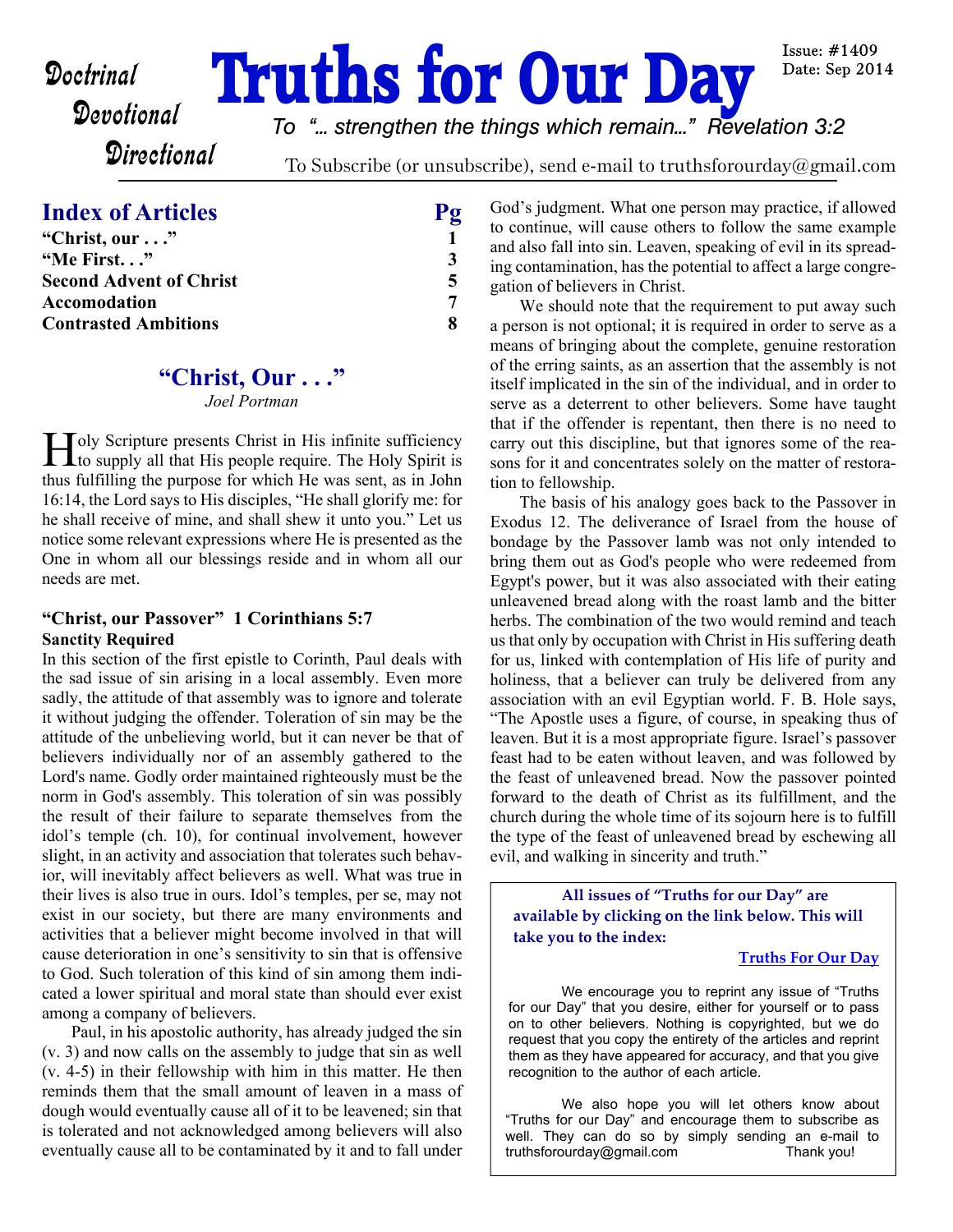Along with that, we note that "keep the feast, not with old leaven, etc.," is not the Lord's Supper, but rather it refers to the character of the assembly and of each believer that corresponds with all that the Feast of Unleavened Bread symbolized. It involved the activity of removing every form of leaven from their houses, from the food, and from every aspect of their lives, which means that there must be judgment of evil in every form that might exist, so that we might be marked by the "unleavened bread of sincerity and truth." (v. 8).

#### **"Christ our Peace" Ephesians 1:12 Separation Removed**

This exalted epistle give spiritually high truth that emphasizes what the church, the body of Christ, is to the Head, which is Christ himself. As we move into chapter 2, we are reminded first of all, of what we, both Jew and Gentile believers, were by nature prior to God's salvation (2:1-3). There was really no difference in our moral state or need for salvation. It was because "God. . . is rich in mercy, for His great love wherewith he loved us," (2:4) that we both are saved "by grace" (2:8) and we have both been reconciled "unto God in one body by the cross (2:16). We notice that with regard to position, the Gentiles were spiritually the ones who were far off and excluded under the conditions of the past, "but now," they are made nigh, (2:12), and are now united with all believers in one body.

 But the wondrous teaching goes on to emphasize that now BOTH (note the many times that this word is used in vs. 14-18) are enjoying a peace that has been made through Christ (v. 15) by means of the removal of the enmity that the commandments contained. That peace is embodied in and centered upon Christ, "who is our peace," (v. 14), through His work and it is established in His person. It is a peace, first of all, with God who was offended because of the sins of both Jew and Gentile, but it is also a peace between Jew and Gentile, accomplished in the complete removal of the barrier that existed between the two.

 Christ spoke in Matthew 16:18, that "on this rock, I will build my church," not several churches, not two churches, one of the Jews and the other of Gentiles. His purpose is to bring together in ONE, both Jew and Gentile, having removed the enmity between them by accomplishing for them what neither one could, through His sacrificial work at Calvary. That wall, or partition (which was symbolized, in part, by the wall of demarcation between the Court of the Gentiles and the Court of the Jews in the temple), has been broken down so that the two have been made "one new man," (v. 15), and both now have equal "access by one Spirit unto the Father," (v. 18).

 That mystery of the one body was revealed to Paul distinctly, but not exclusively (3:4-8), a truth not revealed previously but now being brought into a reality through the work of the Holy Spirit (2:22). It was a work that began with the preaching of the gospel in its early days by Peter and gradually expanded to the Samaritans, the household of Cornelius, and ultimately to the entire Gentile world. But the basis of that entire work is Christ, what He has done and the fact that in Himself, He has included both Jew and Gentile, so that BOTH are seen equally as found in Him with a perfect standing and unhindered access to one Father.

 Those who believe in "Messianic Judaism" err in failing to understand that the traditions and religious practices of the nation under the law of Moses have been done away with, and there is now no distinction in Christ. They claim to accept and believe in Jesus as Messiah, but in their adherence to these rituals and ceremonies, they introduce a division into the one body that was never envisioned or intended for believers in this present dispensation. They are seeking to maintain the "shadow" at the same time as claiming the reality, which, it seems, causes a confused condition among such individuals.

#### **"Jesus Christ our Lord" 1 Corinthians 1:9 Submission Rendered**

We encounter the expression "Christ Jesus our Lord" or "Jesus Christ our Lord" about 16 times in the New Testament. This expression signifies His position of authority in His people's lives personally as well as in all assembly activities. It denotes active seeking to know His will and willing submission to His will that would direct every activity of our lives so that we might practically express the position that God has given Him. "For to this end Christ both died, and rose, and revived, that he might be Lord (rule over, exercise lordship over [verb, active subjunctive]) both of the dead and living." (Romans 14:9).

 Since He is Lord (kurios, the one with all authority, the one to whom all appertains), it follows that anything less than submission to His will in everything is a denial of what one might profess. He said himself, "And why call ye me 'Lord, Lord' and do not the things that I say. (Luke 6:46). Partial disobedience is disobedience, and this was exhibited in Saul's failure to obey the command of the Lord in 1 Samuel 15, so that to call Him Lord is a travesty and a dishonor to His Person if there is not corresponding obedience to His will. He has bought us with a price (1 Corinthians 6:20), and the only proper response is to "glorify God in your body, and in your spirit, which are God's." He is "the Lord" of all, but in a personal sense, He is "our Lord" and that is displayed when we live to please and honor His Name.

His being our Lord implies that each believer is responsible to seek to know His will and to do it. That would touch every aspect of our lives in a very practical way. It would involve more than saying words to the effect that He is Lord (as do many charismatics). It touches more than what we do in assembly capacity or what one might do on a Sunday. It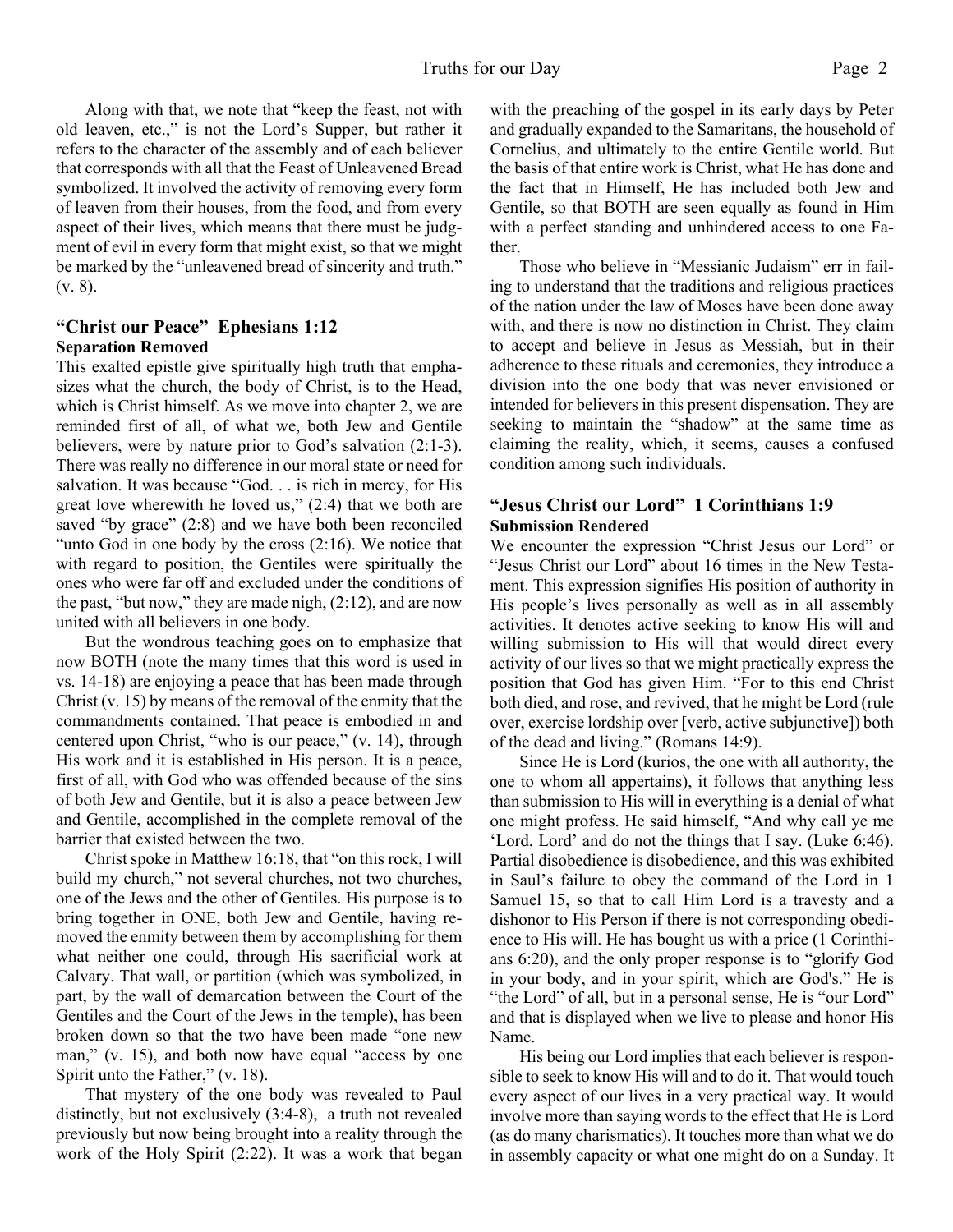is an everyday, complete involvement of acting and living with the conviction that I do not belong to myself, but rather, am responsible to Christ, to do His will in every aspect of daily living. Only as we do this will we have a conscience that is clear before God in view of giving account in His presence.

*(continued)*

**It is one thing to be blameless before men, and another to be aiming at that perfect obedience which Christ rendered to the Father: "I do always those things that please Him."** R. C. Chapman

# **"Me First. . ." Pt. 2** *Robert Surgenor*

Let us come now to the third man. "And another also<br>
said, Lord, I will follow Thee; but let ME FIRST go bid et us come now to the third man. "And another also them farewell, which are at home at my house. And Jesus said unto him, No man, having put his hand to the plough, and looking back, is fit for the kingdom of God" (Luke 9:61–62). Like Lot's wife, this man was looking back, he was wavering. He was reluctant to break with his old ties. One can't plow a straight furrow looking back. His eye must be intent on the furrow to be made. There is a railroad song called "Life is but a mountain railroad," and that song tells the engineer to "keep his hand upon the throttle and his eye upon the rail." Paul exclaimed, "forgetting those things which are behind, and reaching forth unto those things which are before, I press toward the mark for the prize of the high calling of God in Christ Jesus" (Philippians 3:13).

In contrast to this man we are reminded of Simon (Peter), Andrew, James, and John. As the Lord walked by the sea of Galilee "He saw Simon and Andrew his brother casting a net into the sea: for they were fishers. And Jesus said unto them, Come ye after Me, and I will make you to become fishers of men. And straightway they forsook their nets, and followed him. And when He had gone a little farther thence, He saw James the son of Zebedee, and John his brother, who also were in the ship mending their nets. And straightway He called them: and they left their father Zebedee in the ship with the hired servants, and went after Him" (Mark 1: 16–20). They were industrious and busy men. Simon and Andrew were casting a net into the sea. They were washing it after catching fish. James and John, after a good catch of fish, were mending their nets for effective fishing in the future. However, one word from the Son of God changed their whole life, and immediately they forsook all and followed Him. They were inexperienced as far as fishing for men was concerned, but being with the divine teacher, they would soon become effective fishers of men. Later Peter said to the Lord, "Lo, we have left all, and have followed Thee. And Jesus answered and said, Verily I say unto you, There is no man that hath left house, or brethren, or sisters, or father, or mother, or wife, or children, or lands, for My sake, and the gospel's, But he shall receive an hundredfold now in this time, houses, and brethren, and sisters, and mothers, and children, and lands, with persecutions; and in the world to come eternal life" (Mark 10:29–30).

Years ago, among God's assemblies, when men were called of God to forsake their secular employment for the great harvest field, there were tremendous sacrifices made on their part. If married, the wife also made a great sacrifice. Normal married life was broken. No longer would a husband and father be present in the home. The wife would be called upon to manage the home alone. The children wouldn't have a father to nurture them on a daily basis. There was no such thing as e-Mail and cell-phones, and the telephones that were available were too expensive to use. The pioneer and his wife communicated daily by letter. Leaving one's employment, wife, children, and comfortable home to launch out into the deep could be a traumatic experience. Often pioneer evangelists would be alone weeks on end. There were no credit cards, but God always, somehow, supplied their need. Can you picture a young husband/father sitting alone in a dimly lighted rented room with nothing to eat because the only eating place in the little village had closed for the holidays? He entered the little town with the gospel, renting an unused church-building, but only a handful of old people attended. Truly such men could say, "Lo, we have left all, and have followed Thee."

In 1897, when J. J. Rouse was 28 years of age, he went out on his own "footmobile" (as he called it), walking in the Canadian Prairies, during the winter, distances up to 30 miles, to reach a handful of folks. Once he reported, "Carrying my Bible, tracts and some clothing, having meetings in homes, schoolhouses, as door were open, although suffering physical privation, yet happy in the Lord, and conscious of the fact I was not building on another man's foundation." During his pioneering days, he learned the art of snaring prairie rabbits, so that he could roast them over a little fire and eat them for survival.

In September 1853, a little three-masted clipper slipped quietly out of Liverpool harbor with Hudson Taylor, a gaunt and wild-eyed 21-year-old missionary, aboard. At seventeen, after reading a gospel tract, he professed faith in Christ, and in December 1849, he was convinced of God that he should go to China as a missionary. Taylor was convinced that the Gospel would only take root in Chinese soil if the man bringing the good news was willing to affirm the culture of the people they were seeking to reach. He argued, from the example of the Apostle Paul, "Let us in everything not sinful become like the Chinese, that by all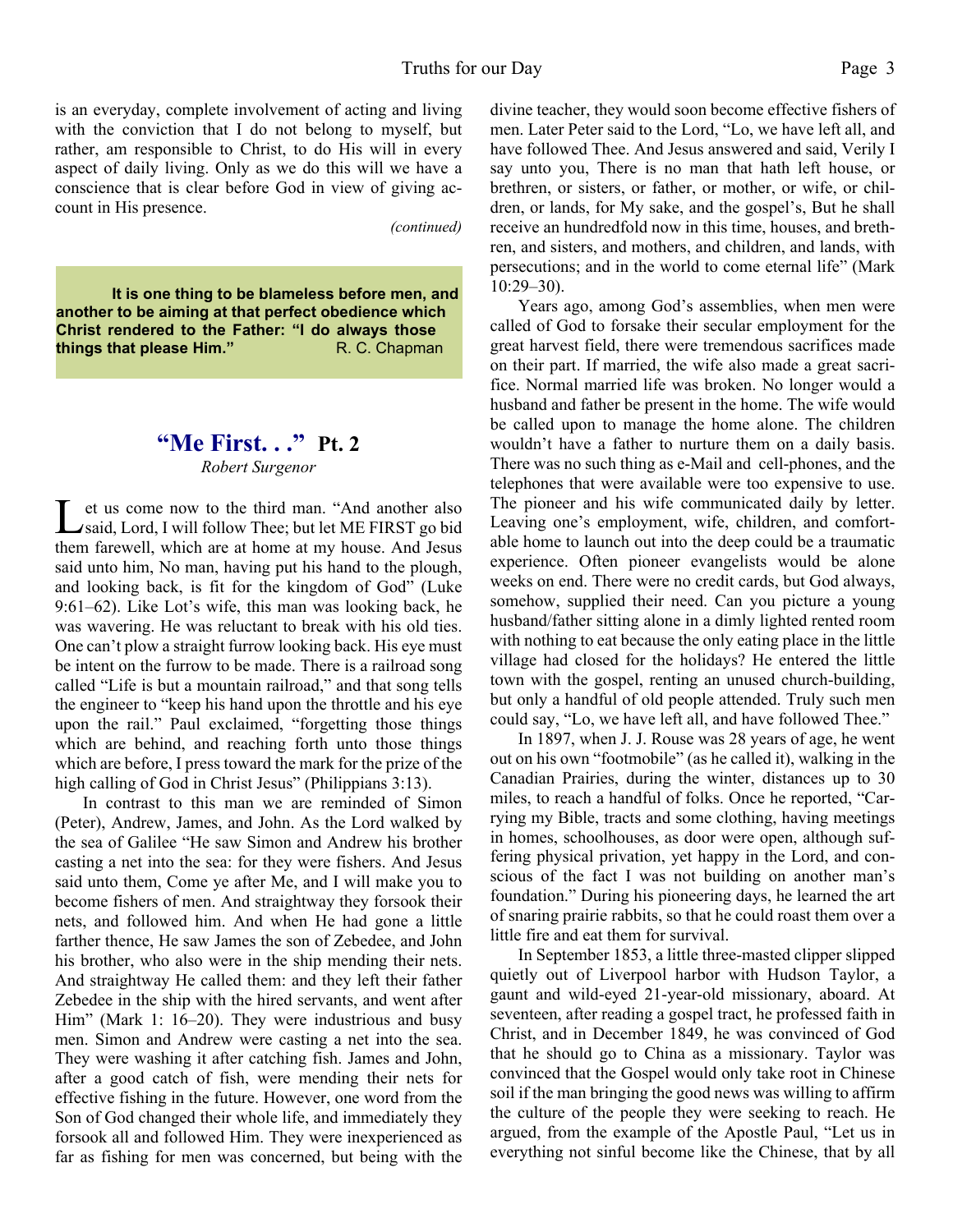means we may save some." Consequently Taylor wore Chinese clothing and even grew a pigtail as that was the custom among Chinese men. He, like Paul, could say, "I am made all things to all men, that I might by all means save some" (1 Corinthians 9:22). He also remarked; "China is not to be won for Christ by quiet, ease-loving men and women … The stamp of men and women we need is such as will put Jesus, China, [and] souls first and foremost in everything and at every time—even life itself must be secondary."

On one occasion Taylor reported; "In Shansi I found Chinese Christians who were accustomed to spend time in fasting and prayer. They recognized that this fasting, which so many dislike, which requires faith in God, since it makes one feel weak and poorly, is really a Divinely appointed means of grace. Perhaps the greatest hindrance to our work is our own imagined strength; and in fasting we learn what poor, weak creatures we are-dependent on a meal of meat for the little strength which we are so apt to lean upon."

This man of God has left behind some precious thoughts. Here are some of them;

- ü "Christ is either Lord of all, or He is not Lord at all."
- "Perhaps if there were more of that intense distress for souls that leads to tears, we should more frequently see the results we desire. Sometimes it may be that while we are complaining of the hardness of the hearts of those we are seeking to benefit, the hardness of our own hearts and our feeble apprehension of the solemn reality of eternal things may be the true cause of our want of success."
- ü "God's work done in God's way will never lack God's supplies."
- "The Great Commission is not an option to be considered; it is a command to be obeyed."
- ü "Since the days of Pentecost, has the whole church ever put aside every other work and waited upon Him for ten days, that the Spirit's power might be manifested? We give too much attention to method and machinery and resources, and too little to the source of power."

Taylor labored in China for 51 years, and during that time was responsible for bringing over 800 missionaries to the country who began 125 schools and directly resulted in 18,000 Christian conversions, as well as the establishment of more than 300 stations of work with more than 500 local helpers in all eighteen provinces. At his death in 1905, there were 125,000 Chinese Christians in the China Inland Mission, which he founded. Multitudes of converted Chinese will rise up in Heaven and call him blessed. Hudson Taylor heard the call of God, and put his hand to the plow, and never looked back.

At this writing (2011) the call of God has not changed, but I am afraid that the attitude on the part of the called ones, in many cases, has. Consider the fact that in the United States there are approximately 19 states where there is no "Gospel Hall" testimony. Namely: Alabama, Georgia, Kentucky, South Carolina, Louisiana, Tennessee, Delaware, Indiana, New Hampshire, Rode Island, Colorado, Idaho, Montana, Oklahoma, Nevada, South Dakota, North Dakota, Utah, and Wyoming. These states involve 1,149,000 square miles and over 41,000,000 souls. We don't even have one assembly per 2,400 square miles, nor one assembly per 2,100,000 people! At least 13 states have only one assembly.

There are men who have heard the call and have gone forth, but forth to where? The assemblies, of course. Oh yes, perhaps at first, one or two "new places" are tried, but invitations come from assemblies to come for gospel meetings. "A new broom always sweeps clean," and a new voice is always attractive, so, the called one begins his evangelistic service for God traveling from one assembly to another as a result of assembly invitations. Wonderful! What a comfortable and important occupation. No sleeping-room rent, no food bill to pay, no preaching room to prepare and rent, and no loneliness. Surrounded by considerate brethren and caring sisters all is taken care of. The best of meals are spread before them, their laundry is taken care of, their audience is readymade and everything to promote their gospel service is abundantly provided. Whatever monetary needs they have are fully met. The assembly has paid for the invitations, and all that is expected of the invited evangelist is that he leave the invitations on doors during the day and preach every night. Our modern day has more or less abandoned the concept of long-series-meetings. A few years back, one month was considered enough. However, the two-week series has now come into vogue. If any unsaved are attending, the pressure comes upon them to profess during the middle of the second week. One is almost made to believe that once the preacher leaves, that all hope of salvation is lost.

I certainly am not discounting the fact that assemblies need an occasional series of gospel meetings. Christians have children growing up that need to be saved. But wait a minute. Are there not any able men in local assemblies that can carry on this work, leaving the "full-time" worker to go to the regions beyond? Wasn't that why God called them? Are we to simply sweep 19 states and over 41 million people aside as not worthy to hear the gospel as we preach it? Why is it that at our conferences we no longer hear brethren pray that the Lord of the harvest will send forth laborers into the great harvest field? Have we lost our vision? Have we become so intellectual and mechanical that we see no need? Could it be that our assemblies are becoming weaker and weaker because we have lost our pioneering spirit? So burdened was the assembly at Antioch regarding the spread of the gospel that they ministered unto the Lord, fasting and praying. The result was that their answer came, and as a result they released Barnabas and Saul from the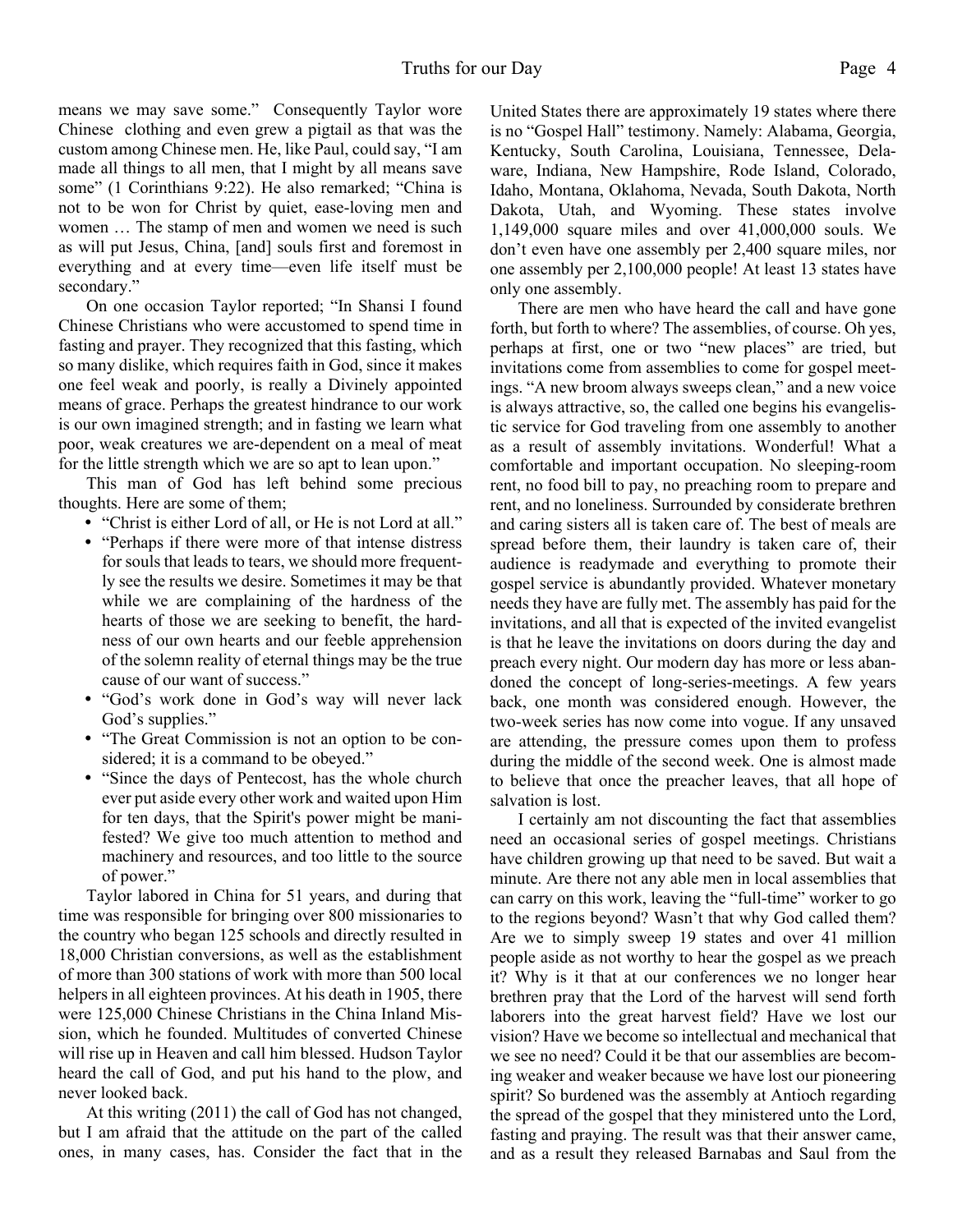assembly's responsibility for the work that the Holy Spirit had designated for them (Acts 13). The work of pioneering! When have you heard of an assembly holding a meeting of that nature in your day? In fact, how many evangelists do you know that are laboring so far from an assembly that they cannot break bread? How many assemblies have you seen planted in the last ten years? I am not talking about assemblies cropping up as a result of gathered out believers already living in that area, and forming for convenience sake. No, no, not that at all. I mean assemblies that contain 100% converts that were not saved until the evangelist brought the gospel to them.

So, there it is! Rather blunt, but absolutely true. Preachers! The professional men that hold most of their meetings in assemblies and attend many conferences. The pioneering men, that rarely are able to attend a conference and that are off in the "backwoods," faithfully plodding along according to our Lord's commission (Mark 16:15), not building upon another man's foundation (Romans 15:20). The pioneering evangelist has his hand upon the plow, not looking back, but "looking unto Jesus, the Author and finisher of our faith" (Hebrews 12:2).

Jesus said unto him, "No man, having put his hand to the plough, and looking back, is fit for the kingdom of God." This can be applied to sinner and to saint. The sinner must come to the crossroads and weigh carefully the situation. If he is not willing to forsake all for Christ, he is not fit for the kingdom of God. Let the sinner covet one sin and tenaciously embrace it, and he will miss the great salvation of God. He must repent and abandon all his sinful attractions.

Coming to one already saved we find the same principle. If a saint is called of God to a particular work and there is but one thing that he covets above that work, he is not fit, nor will he be able to put his hand to the plow. Beloved, has the Spirit imparted to you the gift of an evangelist? Has He brought before you the great need of taking the glad message beyond the confines of the Gospel Halls? Yet you consider the possible hardships involved with such work and you are not willing to put your hand to the gospel plow? If so, well may you be ashamed, for you are a "ME FIRST" Christian. Are you not willing to forsake all for Him who died for you? If so, you are not fit. You are a "ME FIRST" person. It would seem scriptural that men, who in their youth, bore the heat and burden of the day, when aged, have a perfect right to visit and encourage the assemblies that ministered unto them in their pioneering days.

The days of Laodicea are upon us (Revelation 3:14). We are rich and increased with goods and have need of nothing. The claims of Christ mean little. Material things have gripped our hearts. Temporal things occupy our mind, and the Lord is standing outside many a Christian's heart door, seeking admission, but sad to say, "ME FIRST" prevails.

# **The Second Advent of Christ**

*H. A. Mattier*

There are 27 books in the New Testament, and no less<br>than 25 of these bear testimony to the truth of the<br>Second Advent of our Lord Jesus Christ. The exceptions are here are 27 books in the New Testament, and no less than 25 of these bear testimony to the truth of the found in the Epistle to Philemon, a personal letter from Paul to secure the reception of a runaway slave ; the other is the brief third Epistle of John, addressed to Gaius, who had shown hospitality to the apostle.

The second Epistle of John in the Revised Version reads, "Jesus Christ cometh in the flesh," v. 7. In the Epistle to the Galatians the reference to the coming of our Lord is confined to one verse, "For we through the Spirit wait for the hope of righteousness by faith" (5:5). The reason for this is very evident. Judaizing teachers had come among them, persuading them of the necessity of law-keeping, etc., so that the fundamental truths of the Gospel, as to justification by faith, etc., were being given up, the keeping of the law and circumcision being urged as of vital necessity, so the apostle has, so to speak, to lay the foundation again, and cannot occupy them with the blessed hope of the Gospel. In Ephesians, for a very different reason, the mention of the Advent of Christ is given in a few words in chapter 4, verse 4, "Ye are called in one hope of your calling." In this epistle the believer is looked at as already seated in heavenly places in Christ, and accordingly in this aspect we are prepared to find but little allusion to the hope. The Bible is so full of references to the second coming of the Lord that it should hardly require proof to be submitted. The Old Testament prophets foretold the sufferings of Christ, and the glory that should follow (1 Peter 1:11). The sufferings are past, and the day of His glory is still future, while the day of His grace lies between.

 A century ago almost total ignorance prevailed amongst Christians as to the manner and object of the Lord's second coming. Today this precious truth has been carried to almost every nook and corner of the earth. No thoughtful person but can recognize in this the sounding forth of the midnight cry, "Behold the Bridegroom cometh; go ye out to meet Him" (Matthew 25:5-6). Nothing is more certain than that He will come again, nothing more uncertain than *when* He will come. The early Christians were taught to wait for it (1 Thessalonians 1:10). There are two stages noted in Scripture, not two Comings, but one. The first is termed The Rapture and the second The Appearing. These aspects are in Titus 2:13. In 1 Thessalonians 4 the order of events is indicated. The dead saints are first raised, then those who shall be alive at His coming, and all shall be for ever with the Lord.

 There are ten words in the New Testament, all of which have the prefix "Re," and all of which refer to the Coming of the Lord. We shall endeavor to set them forth in the hope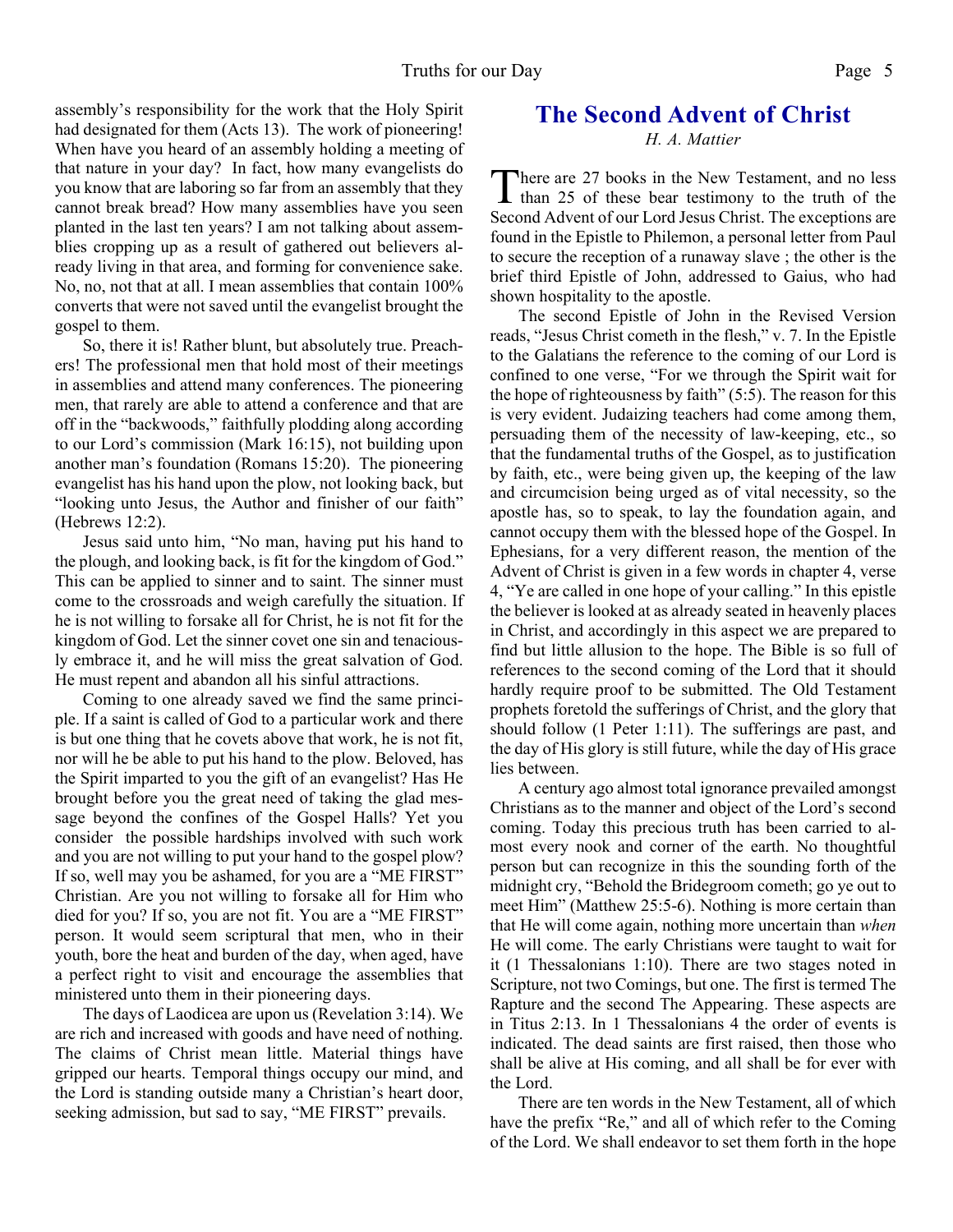that a brief consideration of each may help to fasten them on our minds, and be an encouragement to us.

 The first is found in Luke 19:12. His **RETURN.** The Son of God came into this world and was refused (John 1:11); a world which His own hand had created. After a sojourn of 3 ½ years He was driven from it, an outcast, but He will return. "In His time He shall show who is the blessed and only Potentate, the King of Kings and Lord of Lords" (1 Timothy 6:15). At His return He will subdue this world, not by mercy, but by might. He will assuredly take vengeance on His enemies (Luke 19, 27).

 **RESURRECTION.** Revelation 20:6. When He comes the holy dead are not forgotten. Their spirits are now with Christ, but their bodies are in the dust. Mark, those who are not Christ's will not be raised then. The first resurrection is not found in the Old Testament. The first teaching of it is from the Lord Himself in Mark 9:9. Then "He charged them to tell no man till the Son of Man was risen *from* the dead."

 In John 5:28-29 the Lord distinguishes between the resurrection of life and the resurrection of judgment. In Luke 14:14 He speaks of the resurrection of the just. No such term occurs in Scripture as a general resurrection, or a general judgment.

**RECEPTION**. John 14:3. The Lord had gathered His own around Himself ere He went to Calvary. The traitor Judas was gone. He assured them that if He went away He would come back for them and in the Father's house they would be with Himself. One of the most wonderful sides of the Gospel is that the believer has title to pass into glory without death, because the One on whom death had no claim went into death for us.

**REWARD**. Revelation 22:12. Much is said in Scripture about rewards. Life and Salvation are not rewards. From Romans 6:23 we learn that eternal life is the gift of God, and from Ephesians 2:8 the testimony is that we are saved by grace. The greatest diligence can never earn, nor the highest excellence ever merit Salvation. Reward is according to the labor and service of one already saved. We frequently sing :

Deeds of merit as we thought them He will show us were but sin. Little acts we had forgotten He will tell us were for Him.

 Even a cup of water shall not lose its reward, and from Hebrew 6:10 we know that "God is not unrighteous to forget your work and labor of love, which ye have showed towards His name in that ye have ministered to the saints, and do minister."

**REVELATION**. This we find in 2 Thessalonians 1:7. Christ is now hidden and unknown to the world. He will answer all questions Himself. God now endures with much long-suffering those that oppose Him, but soon He will deal with Russellism, Mormonism, Atheism, Spiritism, Eddyism, Seventh Day Adventism, etc., consigning the propagators of these false cults to the outer darkness.

 **REFRESHING**. Acts 3:19. From the Revised Version we glean a more distinct view. It reads, "That so there may come seasons of refreshing from the presence of the Lord." This was contingent on Israel's repentance. God had said in Hosea 5:15, "I will go and return to my place till they acknowledge their offense, and seek my face; in their affliction they will seek me early." There lies ahead for Israel the great tribulation (Matthew 24:21) resulting in a remnant seeking His face. Then He will no longer hide Himself but shall appear in manifested glory. Such was the testimony of Peter in Acts 3. The Lord's last word in public was when He left the temple (Matthew 23:38-39). Their house would be left desolate till they would say, "Blessed is He that cometh in the name of the Lord."

**RESTORATION**. Acts 1:6. This was the inquiry of the assembled disciples ere the Lord ascended. The expectation was a just one but the time had not then come for it. Now the moment of restoration draws nigh. The world's blessing awaits Israel's restoration to God and to Canaan. From Romans 11:2 we learn that "God hath not cast away His people whom he foreknew." When He speaks in His Word of judgment upon Israel He invariably limits with an "until" (Romans 11:25). In the headings of some chapters in Isaiah the blessings are said to be for the church, while the judgments are reserved for the Jews. These headings are of course not inspired.

 Isaiah 61 portrays the future of Israel as the head of the nations. The throne of David will be set up in Jerusalem, the temple will rebuilt, for which see Ezekiel 40-44.

**RESTITUTION.** Acts 3:21. A word caution is here necessary as misuse has been made by Universalists and others to apply the term to persons. Be it noted that what we have here is "the restitution of all things which God hath spoken by the mouth of all His holy prophets since the world began." The first thing that will be done will be the binding of Satan, the arch enemy of God and man, for a thousand years. Then man will be contented and happy; labor will be light and pleasant. There will be no necessity or scope for Trade Unions to regulate wages and hours of work. Then will be accomplished what the League of Nations was instituted for, but has failed to achieve; what politicians, philanthropists, diplomats and statesmen have sought hitherto, but in vain. Even in the beasts of the field there will be a wondrous change in their habits and disposition (Isaiah 11:7). The earth shall yield her increase (Psalm 67). Then will be the verification of the prayer, "Thy Kingdom Come" (Matthew 6:10).

**REDEMPTION**. This occurs 11 times in Scripture. In five instances it refers to the future when the Lord shall come. In Romans 8:23 we are said to be waiting for it. In 1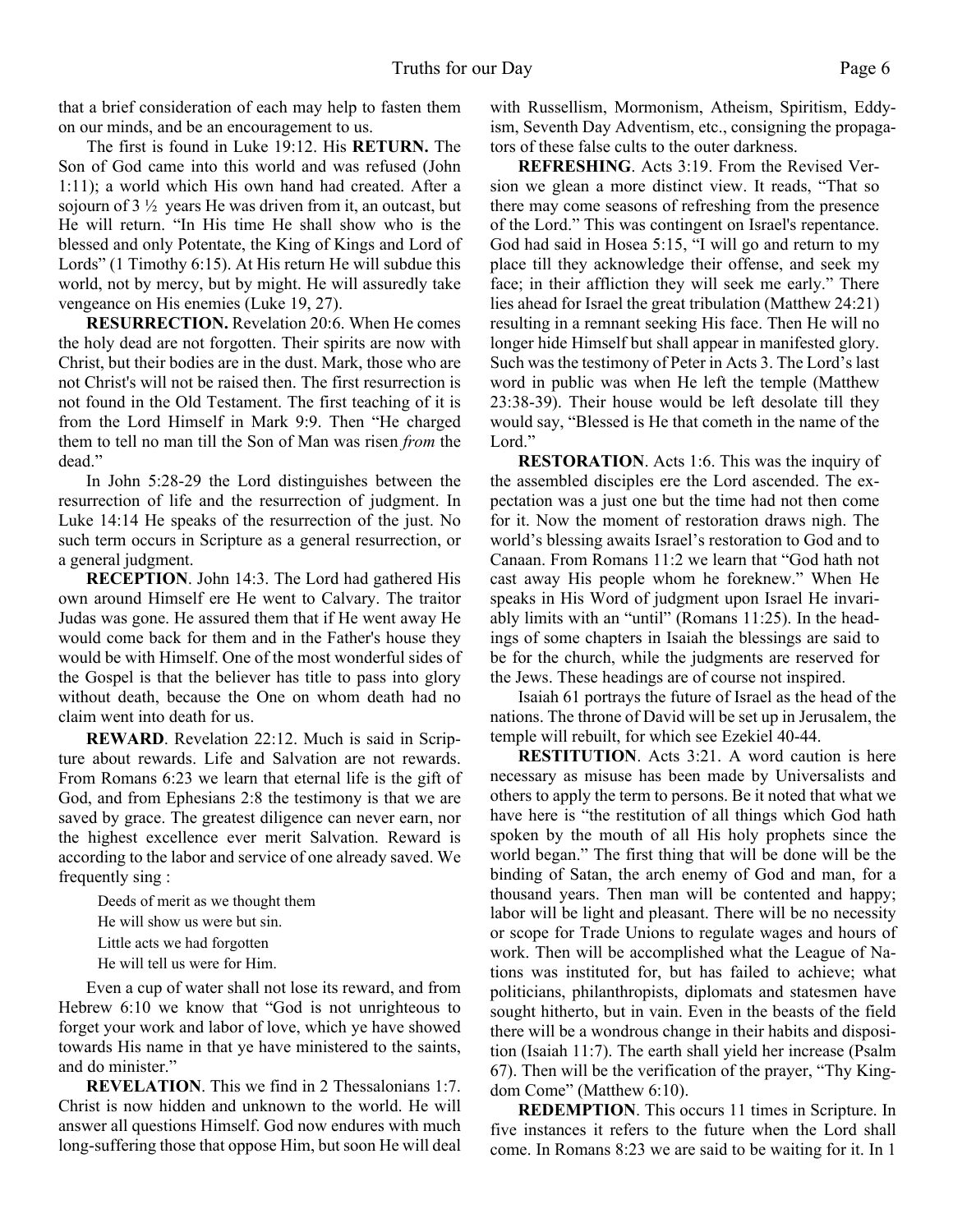Corinthians 1:30 Christ is made unto us redemption. We are sealed by the Holy Spirit of promise until the redemption of the purchased possession (Ephesians 1:14), and by the same Holy Spirit we have been sealed until the day of redemption. The redemption price has already been paid in precious blood. Let every Christian remember, that except with respect to his body, he is fully redeemed now. We are therefore to be separate from the lawless world over which the enemy of God presides. Some one may ask, How will the redemption of the body take place? For the answer see 1 Corinthians 15:51-54. Redemption is never a question of human faithfulness but of the power and grace of God.

**REGENERATION**. Matthew 19:28. This word is only found twice in the Scripture, here and in Titus 3:5. Here it refers to the future Kingdom of the Son of Man, when He shall sit on the throne of His glory and the apostles shall sit on twelve thrones, judging the twelve tribes of Israel. But there is a present application, and an individual one concerning one who has forsaken relatives or lands ; such shall receive a hundredfold. Thus the Lord would reward the solitary path embraced for His name's sake, while for the future there is everlasting life. May we be thus encouraged by the prospects before us and ever keep in view the blessed hope of His return.

> **The Son of God is gone to war, A kingly crown to gain, His blood-red banner streams afar, Who follows in His train ? Who best can drink His cup of woe, Triumphant over pain ? Who boldest bears His cross below? He follows in His train.**

**The Martyr first, whose eagle eye Could pierce beyond the grave, Who saw his Master in the sky, And called on Him to save; Like Him, with pardon on his tongue In midst of mortal pain, He prayed for them that did the wrong. Who follows in his train ?**

Reginald Heber

## **Accommodation**

(From "Words in Season" August 1942)

R hetoricians treat of a "law of accommodation" in<br>accordance with which the orator is to descend and hetoricians treat of a "law of accommodation" in condescend to his audience—to get down to their level in order to lift them up to his.

This may do in rhetoric but it involves risk in the things of God. During the whole history of God's ancient Israel and of the Church of Christ, the subtlest of all snares has been this plausible law of accommodation. Adopting worldly maxims, catering to worldly tastes, corrupted by worldly leaven, there has been a gradual letting down of the severe standard of New Testament piety, and a constant effort to robe the Gospel in worldly charms in order to attract worldly people.

The platform has by this law of accommodation been lowered at times into a place for lectures more becoming the lyceum, or into a stage for performances more fit for the theater. The service of song, in deference to this dictation of the worldly spirit, has dropped into a display of mere artistic talent, the appeal to aesthetic taste displacing the Divine savor and flavor of worship, so that in the place where the Lord ALONE is to be exalted, "classical music" is exalted. Papists and pagans are hired to lead the praise of Protestant worshipers, and profane organists use the grandest of instruments to dissipate holy thoughts and impressions. Gorgeous Gothic structures are built, furnished with crimson and gold, garnished with the artist's pencil and chisel; as preachers, the princes of orators are procured, and for the choir, the star singers of the opera. Concerts and chorals are multiplied, fairs and festivals, entertainments and excursions; and by such allurements they hope to draw the people and evangelize the masses. But the hope is found to be delusive.

 These worldly expedients have proved very successful in secularizing the so called Church, but have sadly failed in evangelizing the world. They do not even draw the people, except so far and so long as their novelty attracts curiosity seekers, or feeds the morbid appetite for excitement. It is time all such measures were abandoned as helps to the work of evangelization. They are rather hindrances; for they destroy the peculiar character of God's people as a separate people, they divert attention from eternal things, and they grieve the Spirit of God, on whose presence all power depends.

 The fact is, Zion's attractions are unique; like her Lord, they are not of the world—they belong to another order of beauty, "the beauty of holiness." When the Church robes herself in the charms of worldly attire and adornment, she not only fails to draw the world to herself and to Christ, but she actually takes the infection of the "Spirit of the age," which, however disguised, is hostile to God. Instead of transforming the children of the world, she becomes conformed to them. The secular attractions with which she invests herself, so long as their power lasts, only turn the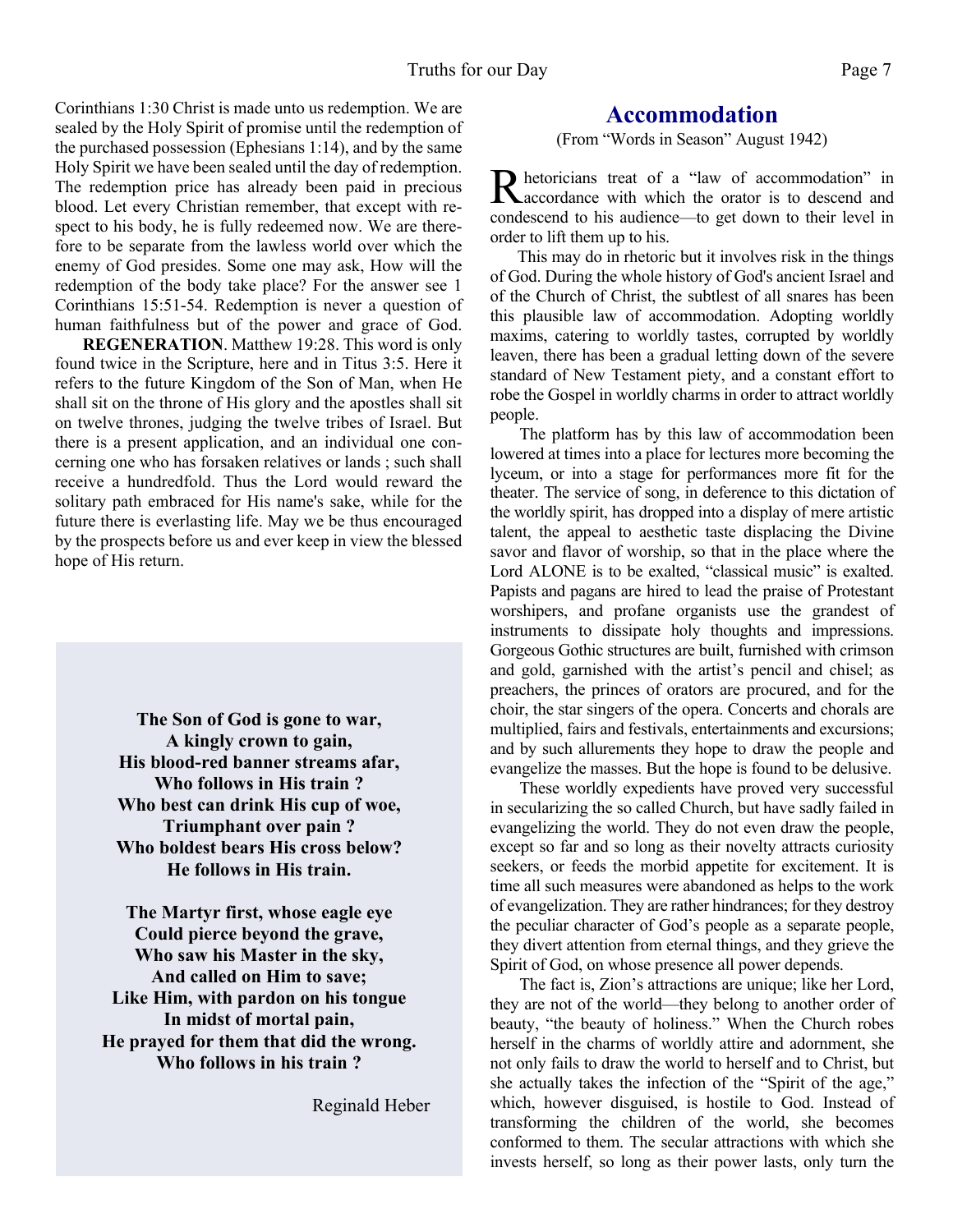mind from Divine things, drawing in the same direction as do the world, the flesh, and the devil; and keeping men under the power of the world as now is, rather than bringing them under the power of the world that is to come.

 The Gospel has great power of attraction, but is not of the worldly sort. The good news of salvation has true and lasting charms, and so has the life of every disciple. Let a pure Gospel be preached and a pure type of piety translate and illustrate its saving truths in the language of life; and when Zion shall thus arise and shine, sinners will come to her light.

 If the Church would woo and win souls, it must be by offering them attractions and satisfactions which the world does not, and cannot offer—that which is bread and satisfies spiritual hunger, instead of husks which fill but do not feed; the well of water springing up into everlasting life, instead of the broken cistern. The reason why the Gospel of God's grace never wears out is because, to every penitent believer, it gives what it promises—solid, substantial, satisfying food and drink. To draw souls, to get hold and keep hold upon them, the Church needs not to be more worldly, but more unworldly; in her separation from the world unto God there is power, for it seems to say there is something for the sheep within her fold that the world cannot give nor take away.

 The Master has left us a warning to keep ourselves unspotted from the world, hating even the garment that is spotted by the flesh. This is a true law of accommodation: "I am made all things to all men that I might win some;" but even this may be perverted into an abandonment of all that is peculiar, essential and vital to Christian character. Not even the hope of saving some can justify the secularization of the Church. Lot may have hoped to do good to the wicked Sodomites when he pitched his tent toward Sodom and then went and dwelt there; but he saved nobody, and ruined his family, and got out of the fire of judgment, himself scarcely saved. He was a type of all such worldly believers as obey this worldly law of accommodation. Aaron tried it at Sinai, and the golden calf was the result; Solomon tried it in Jerusalem, and temples to Chemosh and Molech, and altars to Ashtoreth and Milcom confronted Jehovah's temple. It was this very principle that brought in all the idolatries of Jeroboam and Ahab, and compelled the multiplied captivities of Judah and Israel; and it was this, in the days of our Lord's sojourn on earth, left Israel to be like a skeleton—leaf out of which the life-sap has gone. From the days when God bade His people to come out of Egypt and forbade them to make mixed marriages and form alliances with the heathen, history has borne but one harmonious witness; namely, that conformity to the world upon the part of the Church brings decay to piety and to all evangelistic activity.

 In the New Testament especially, the unworldly character of the Church of the Lord Jesus Christ is written in large letters as upon public tablets, that all may read at a glance. Our Lord taught it in discourse and parable, and breathed it in His intercessory prayer. Paul and Peter, James and John and Jude echo it, and the echo grows louder rather than fainter with each new reverberation. The Apocalypse, as with mighty thunderings, warns an already imperiled Church of the subtle snares of Babylon the gilded (Revelation 17:4, margin), the apostate counterpart of Jerusalem the golden.

 The array of Scripture texts on the one hand, and of historic facts on the other, is like the marshaling of the two vast hosts guarding God's people against the world's influence and power; and on their banners we read, in command and symbol: "be not conformed to this world." Believers are the temple of the Holy Ghost, and He cannot tolerate idols in His courts. If we will have the spirit of the world, we cannot have the Spirit of God; or if He comes at all it will not be as the shining Shechinah but as the consuming fire; as Lord Jesus with lashing scourge and flashing eye, not with hands outstretched in blessing.

 One thing is absolutely certain: the modern secularizing of the Church, as we have said before, has thus far had no effect in furthering the work of evangelization. Manifold and costly accessories and adornments have been introduced by the so called Church. All the resources of nature, and culture, mechanical elaboration and poetic imagination have been taxed to the utmost to attract, yet the common people are not attracted and are deserving the so called churches. One has quaintly remarked that while across the sea the population is divided into "churchmen and dissenters," here it is divided into "churchmen and absenters."

 The test of vitality of assembly life is this, "To the poor the Gospel is preached." A live assembly with God's Gospel in its hands, and God's Spirit in its heart, can penetrate to the lowest strata and lift even the undermost. But this has never been done, and never will be done by the wisdom of words or by the wisdom of this world. The assembly that conforms to the spirit of the age may be "swept and garnished," but will still be "empty."

 Preaching must be simple in matter and manner; it must impress men as dealing directly, honestly, earnestly with their souls; adapting itself to any class of hearers with facility, to private house or street corner or riverside as readily as to stately buildings. Addresses that have scarce the salt that gives a gospel savor, that do not grapple with the conscience, or arouse the will, help to make men infidels. They are poultices applied to the cancer that demands the knife; and hearers begin to doubt whether sin is indeed a fatal disease, or whether the preacher himself believes the souls of sinners to be in peril. We must have a more unworldly atmosphere in assemblies. True winners of souls have an indefinable air of simplicity and sincerity about them that disarms indifference and even opposition. The sinless One drew near to Him the publicans and sinners for to hear Him. In order to reach the masses there must be identification with them. Paul knew this when he stated, "I am ... made all things to all men that I might by all means save some." The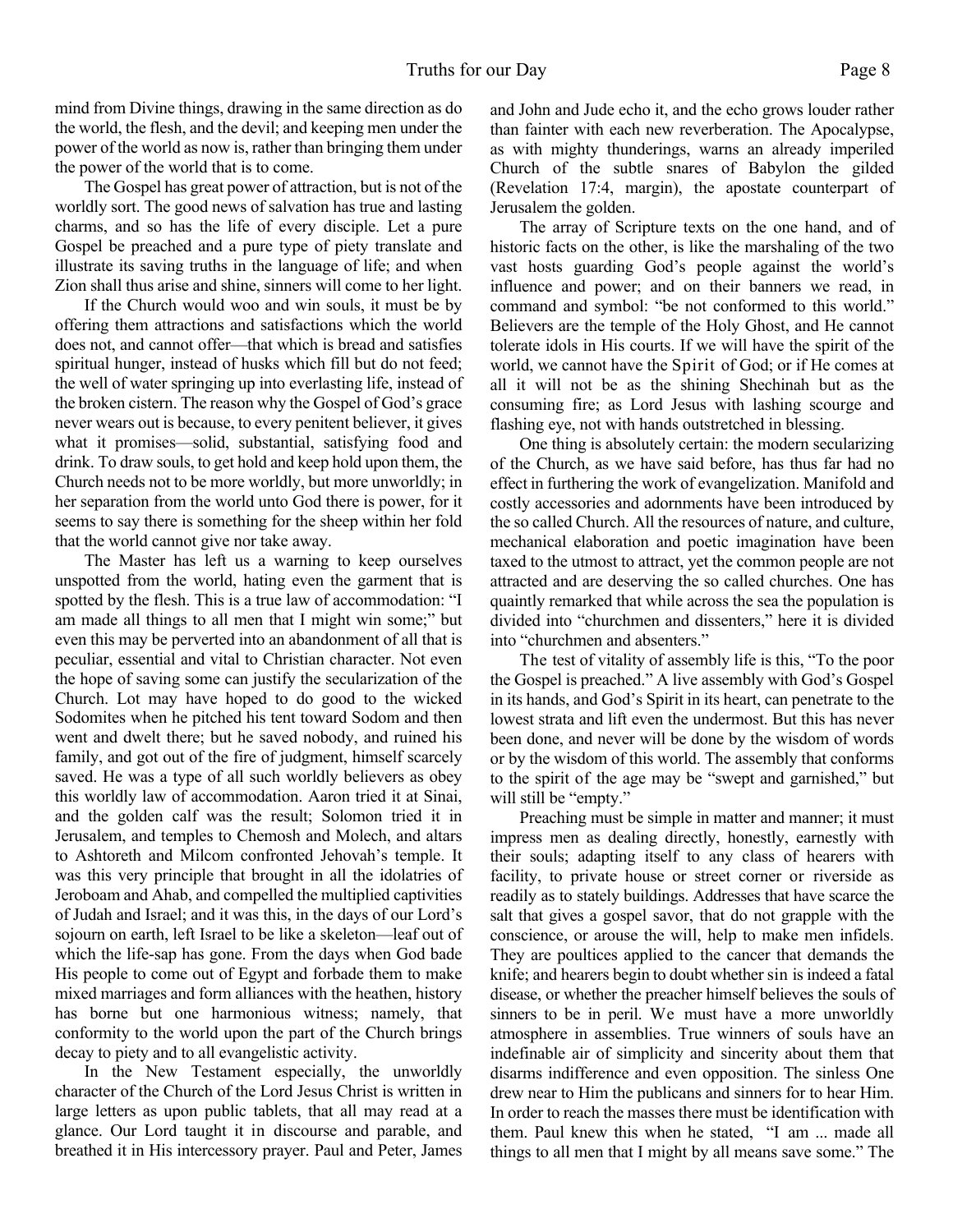cold, critical culture, the repelling, fastidious refinement, the exclusive intellectuality, the unsympathetic selfishness can turn preachers into rigid, frigid statues, and our meeting places into marble mausoleums.

**Someone has well said: "The truth" is a very comprehensive term. Ecclesiastical separation is but one small aspect of truth, though an important one. The man who buys the truth in its fulness is always careful that what he says of others is the truth.** W. Bunting, "Spiritual Balance"

# **Contrasted Ambitions**

"Let us go up at once" (Numbers 13:30) "Let us return to Egypt" (Numbers 14:4)

The narrative parts of the Bible are historically true.<br>They are authenticated records of divine dealings with The narrative parts of the Bible are historically true. individuals or nations. Their chief importance to us, however, lies not in the proofs that they are dependable as accurate statements (these proofs have a value of their own from another viewpoint), but in the fact that they embody and illustrate moral principles which govern life in all generations. Such is the attitude that New Testament writers adopted towards the Old Testament Scriptures, declaring that whatsoever was written aforetime was written for our learning. It is the eternal truth enshrined in them that leads us to the conclusion that they are divinely inspired. The passage from which our meditation is taken is a mine of instruction for later pilgrims through another wilderness. It is history pregnant with allegorical teaching.

 Israel had reached a dramatic point in her history. Egypt had long since been left. Weary miles of torturing desert sand lay between them and their once-loathed prison home. For months God had fed them with angels' food, and had guided them by supernatural signs. Never had people been so blessed. Forbearance and goodness had strewn their pathway in spite of their restless desire for something other than the will of God. Now the supreme moment of their lives had arrived. In the years of bondage when the iron was in their soul, and the cruel lash of the task-master's whip broke the spirit of hope, they had cried unto God, and their inarticulate groans had been heard. Deliverance came, God graciously intervened. They followed with unhesitant will the pathway of His choosing. The exuberance of a divinelyachieved victory brought an initial impetus which bore them triumphantly over their first obstacles. Soon, however, the super-natural ceased to be miraculous, the interventions of God became mere commonplace events in their experience,

and in their unthinking ingratitude they magnified their difficulties beyond all proportion. A thankless heart always provokes a disastrous reaction in its possessor's outlook on life, and, sooner or later, draws forth the displeasure of God. It did so in the case before us.

 Now they are faced with another crisis. They stand on the verge of the long-promised success. The land, "flowing with milk and honey," the land of their dreams and their hopes, lay beyond the hills, beckoning them in, for God was their Leader and their Guide. They failed, as so often men in such circumstances do fail, because they lost sight of God and abandoned faith for human caution ; and when they discovered that they were unwilling to go in and possess the land about which their spies gave glowing reports, they wept all night. Intense feeling always wells up in some kind of audible expression. In Egypt the bitterness of bondage was recorded in groans and cries; beyond the Red Sea the exultation of victory found vent in rapturous song; and now the sorrow of self-discovery expressed itself in a night of senseless and useless weeping. How often tears burn their furrows down human cheeks, not because of repentance and grief, but because of reproaches we heap upon ourselves when we discover that at heart we are too cowardly to take the next step in a pathway of God's own choice!

 A comparison of Numbers 13 and Deuteronomy 1 is interesting. The latter narrative indicates that the dispatch of the exploration party was the result of Moses' compliance with the expressed wish of the people, whereas Numbers 13 states that God commanded them to take that precaution. The explanation of the seeming contradiction is simple. God, knowing the perverseness of the human heart and its pride in its own wisdom, acquiesced in the wish, and, in order to disclose the faint heartedness of the people, commanded that the scheme, originating from the fear of the nation, should be put into execution. His intention evidently was that when the report had been furnished, the wisdom of the flesh might be put to naught. Prudence, as in this instance, always walks with caution, deliberates itself into disguised compromise, and treads an unexplored path with hesitant step and trembling heart. Faith goes as far as it can see, then sees how far it can go. "Great occasions," writes another, "do not make heroes or cowards, they simply reveal them. Silently and imperceptibly, as we wake or sleep, we grow and wax strong, we grow and wax weak; and at last some crisis shows us what we have become."

 The reports of the spies agreed in all details, but the deductions of the ten were false. The nature of a man's conclusions about matters where God is concerned is revealed in the reservations he makes when he is faced with a decision full of danger. The "nevertheless" (Numbers 13:28) is a disclosure of the vacillation of the majority's mind in the face of the hardships associated with the consummation of their hopes. They had not learned in all their wilderness experiences that